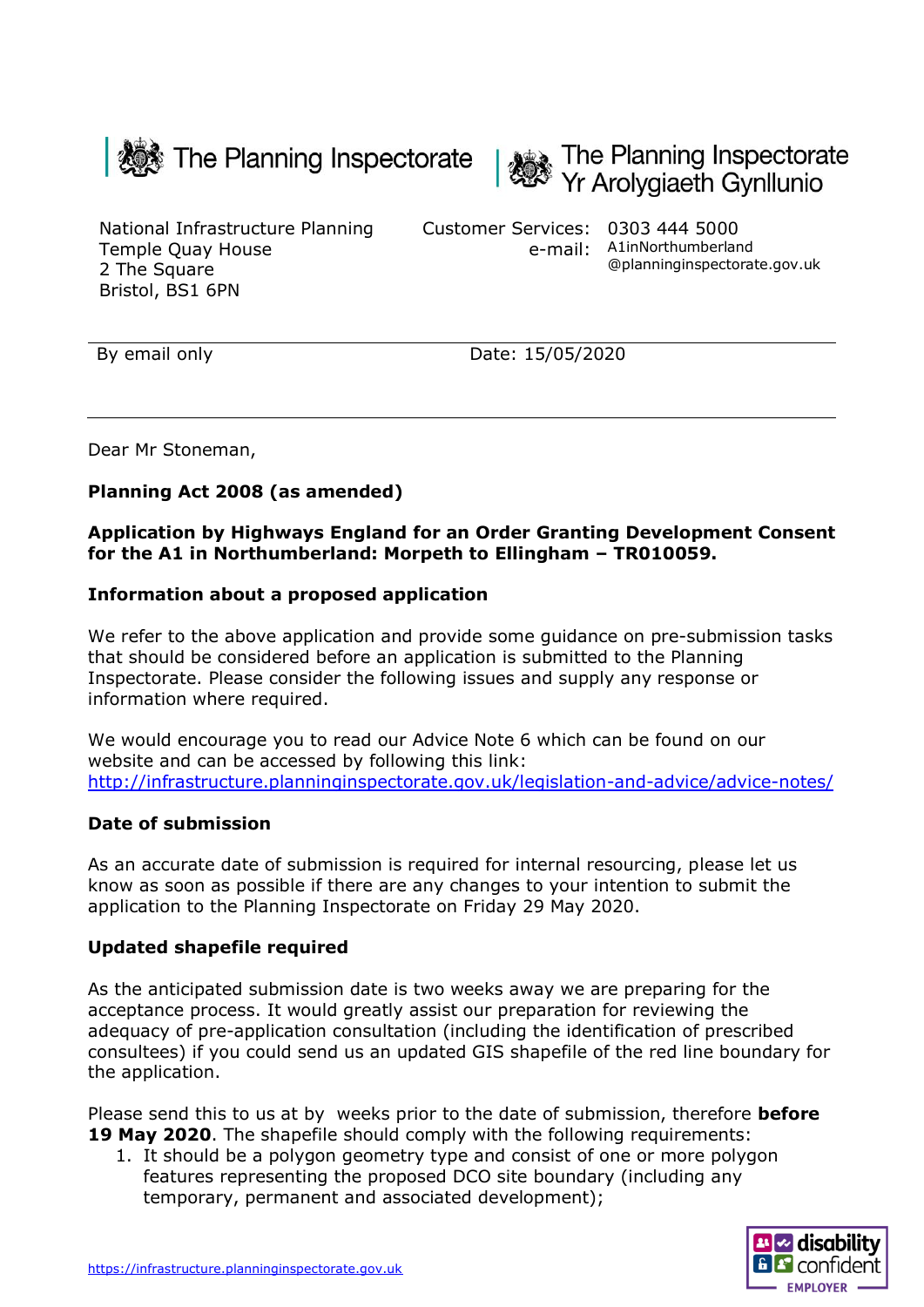- 2. It should be a single, valid, ESRI Shapefile for the proposed DCO site boundary, provided as a \*.zip file using the default WinZip settings (ie no encryption, normal compression etc.);
	- a. The \*.zip file must contain one of each of the following files: \*.prj, \*.dbf, \*.shp, \*.shx; and
	- b. There must not be any other files within the \*.zip file;
- 3. It should be in the British National Grid (OSGB1936) format;
- 4. Multiple \*.zip files or multiple .shp files within a single zip file are not compatible with the Planning Inspectorate's GIS system. If the proposed DCO site boundary comprises a number of separate discrete polygons, these should all be included within the single shape file contained in the \*.zip file.

# **Electronic list of application documents**

Please use the application file index to structure your application, the index is [appendix 2 of Advice Note 6](https://infrastructure.planninginspectorate.gov.uk/legislation-and-advice/advice-notes/)<sup>1</sup>.

We would be grateful if you could fill in the form without manipulating any of the fields; in particular, with regard to the first two columns, it is important that you choose only from the options in the drop-down menus and avoid adding additional options. Please provide the form as an MS Excel file rather than a PDF document to enable us to import the information. We would appreciate a draft copy prior to submission so we can verify the columns have been completed correctly. These actions will ensure that we are able to efficiently import your application to our document management system which will speed up your acceptance process.

Advice Note 6 provides further information; including file sizes, document summaries etc. We will accept your application submission either through a file sharing site or by providing a USB.

If you decide to use a file sharing-site please treat your application as submitted once you have notified us that the documents are available. Once we have downloaded the documents, we will consider this to be the submitted application and will not download additional or updated documents. Please send a link and any access code to the case team ensuring that the Inspectorate can access the documents.

The Planning Inspectorate no longer require a hard copy of your application at the point of submission. You may be requested to provide further electronic copies of the entire application or hard copies of particular individual documents at any point throughout the pre-examination and examination processes.

Please ensure that prior to submission, all documents are checked against the index to ensure they are correctly referenced, and the filing system is easily navigable.

# **Application form**

The prescribed application form is available on our website and can be accessed by following this link: [http://infrastructure.planninginspectorate.gov.uk/application](http://infrastructure.planninginspectorate.gov.uk/application-process/submitting-an-application/)[process/submitting-an-application/](http://infrastructure.planninginspectorate.gov.uk/application-process/submitting-an-application/)

<sup>1</sup> <https://infrastructure.planninginspectorate.gov.uk/legislation-and-advice/advice-notes/>

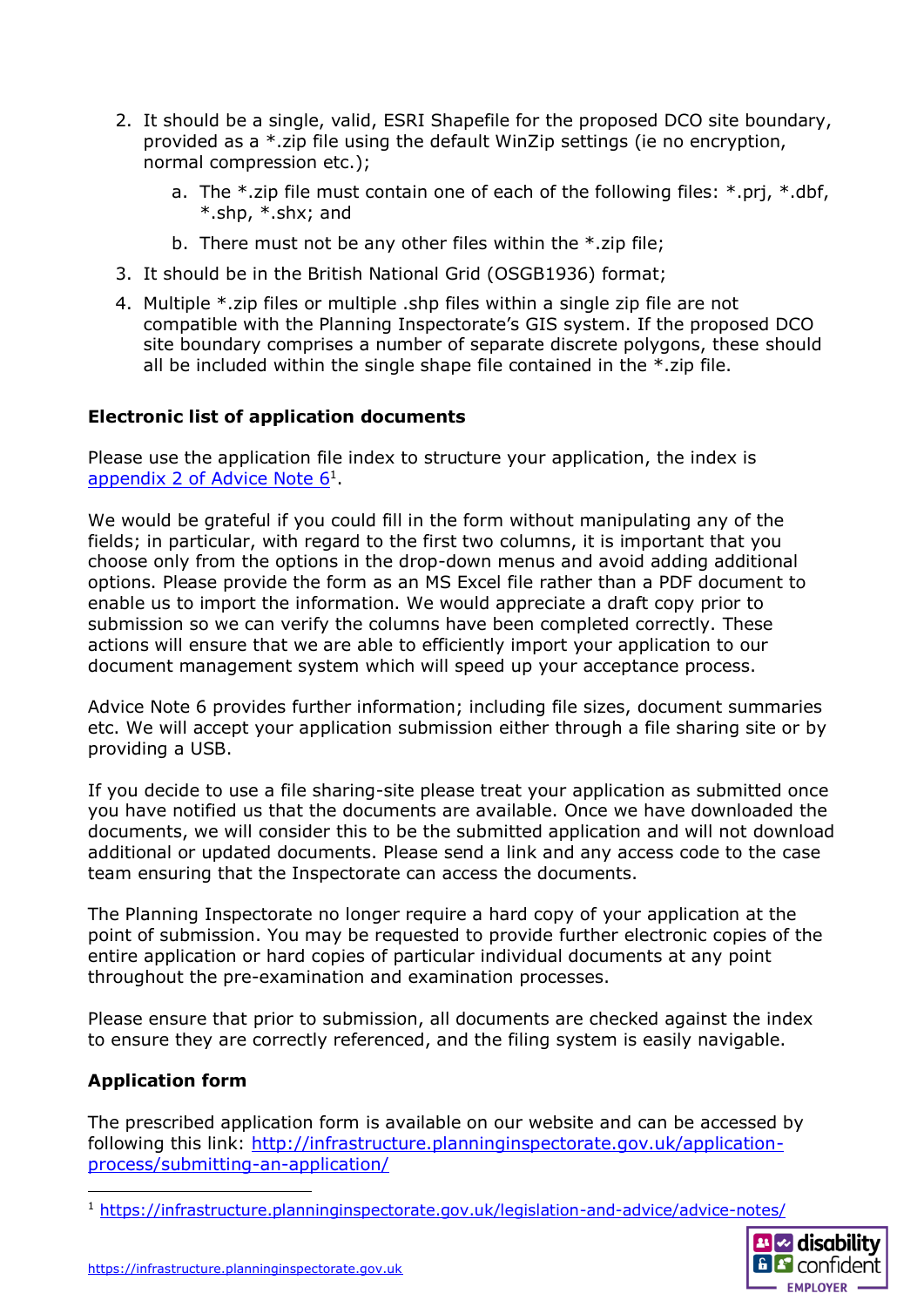### **Fees**

A separate letter regarding our fees will be sent in due course.

## **Original consultation responses**

Please be aware that the Secretary of State can request all responses to the consultation carried out under Part 5 of the Planning Act 2008 as stated in The Infrastructure Planning (Applications: Prescribed Forms and Procedures) Regulations 2009 (as amended).

Given the statutory timescales for the Secretary of State to issue a decision at the acceptance stage (28 days), it is important that the consultation report is clear and that the Secretary of State can quickly identify whether applicants have met all the statutory requirements. If there is any uncertainty about this, the applicant may be asked to provide a copy of all the consultation responses received at the preapplication stage. You should therefore prepare for this eventuality in any event in view of the tight timescale at the acceptance stage. The acceptance stage cannot be suspended or extended pending the submission of the consultation responses.

Further guidance on the preparation of the consultation report can be found in our Advice Note 14 on our website and can be accessed by following this link: <http://infrastructure.planninginspectorate.gov.uk/legislation-and-advice/advice-notes/>

## **List of s42(1)(b) local authority contacts**

It would be helpful if you could supply us with a list of your main contacts from the relevant local authorities who were consulted during your s42 consultation. This would enable us to engage with them regarding the possible submission date and their role at acceptance stage.

## **DCO**

The Inspectorate requests that the Applicant submits a word version of the DCO alongside the PDF version, together with a SI template validation report for the draft DCO at submission. It would also be of benefit to the Examining Authority if each iteration of the DCO was submitted both in PDF and in Word together with a track changed version in PDF.

#### **After submission**

Provided the Applicant agrees, the Planning Inspectorate will publish the application for development consent with all associated documentation on the National Infrastructure pages of the Planning Inspectorate website as soon as practicable after submission We note you are happy for the application documents to be published as soon as practicable after submission.

If you have any further queries, please do not hesitate to contact us.

Yours sincerely

*Susannah Guest*